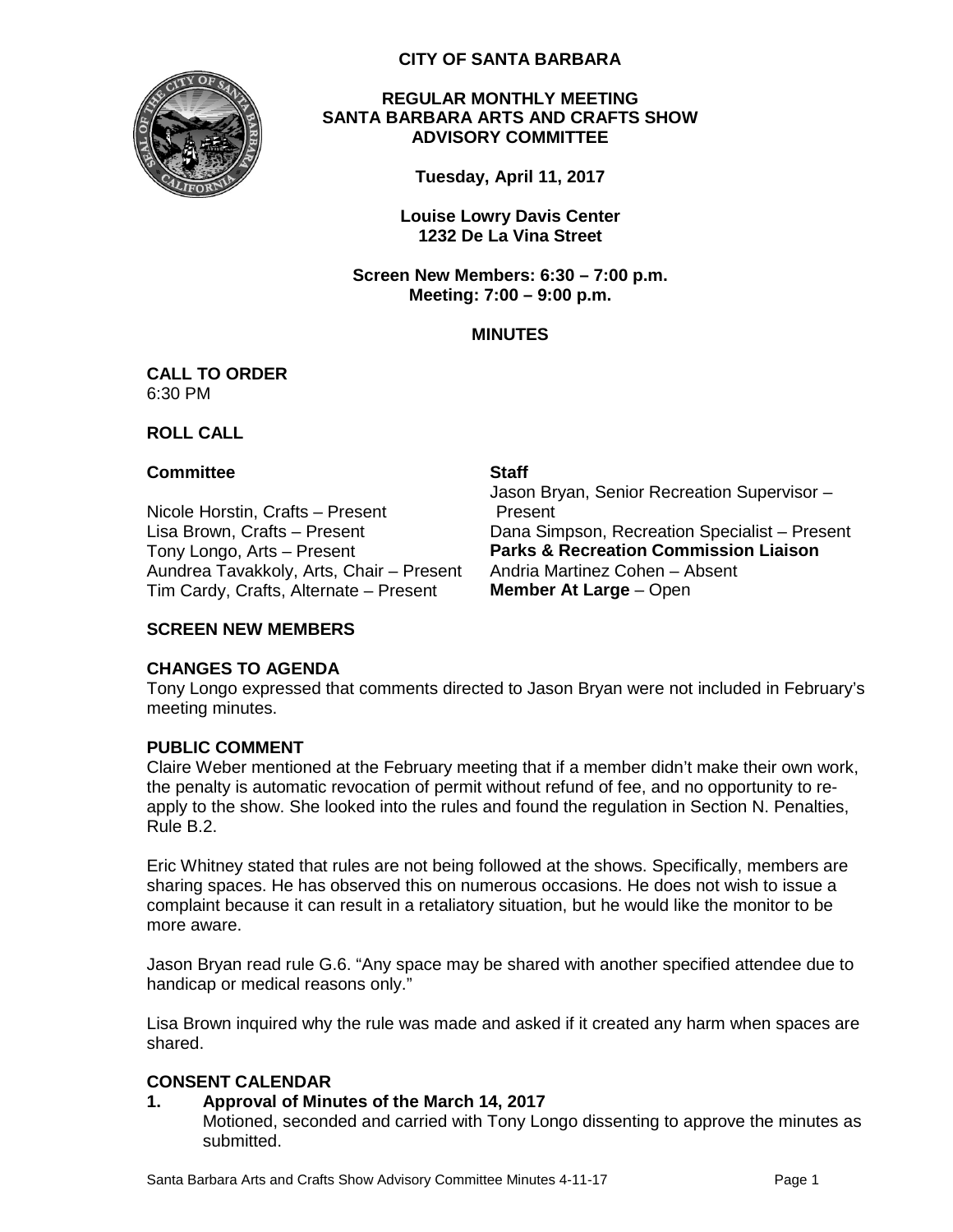Mr. Longo would like the minutes to be audio recorded and then transcribed by a non-City staff. He would like to see the meetings aired on CityTV.

Marilyn Dannehower remarked that minutes are sent 5 to 6 days in advance and should be read ahead by Committee members to move the meeting along.

# **2. Statistics Report**

Jason Bryan reported that average attendance for the month of March was 79%.

## **OLD BUSINESS**

## **1. Advertising Report**

Jason Bryan reported there have been minimal changes since the November report. A total of \$3,650 has been allocated. The Show is a member of the Chamber of Commerce and dues increased slightly. The Chamber runs the Visitor's Center so membership allows the Arts and Crafts Show to be included on the flat map and the rack card display. The Show is also given networking opportunities with local businesses.

Tony Longo believed a flyer and advertisement on the in-hotel television channel would be an effective way to reach visitors.

Barbara Remick expressed that sales are not increased by cruise ship visits.

Mr. Longo would like to look into advertising directly to cruise ship operators.

## **2. Receive a report from the advertising Ad-Hoc Committee**

Marilyn Dannehower reviewed recent Advertising Ad-Hoc Committee projects. The Committee is looking into trade show opportunities. Margaret Landreau has been writing articles, which are running at no charge, in every other issue of The Sentinel. A major new project is to develop a scholarship fund to connect the Show with the community and to get new members to join. The scholarship will support emerging artists and focus on younger artists. To be known as the Mark Hilley Fund for Emerging Artists, the scholarship program will be administered by a new committee. The Fund may need seed money from the Advertising Ad-Hoc Committee for advertising. The Committee had considered selling t-shirts to raise money, but City Staff will not support this because it would be against the rules.

Ms. Dannehower reported that the City is in support of extending a 50% discounted new member permit to minors.

Nicole Horstin is managing the Show's new Instagram account where she will be posting photographs with creative hashtags.

Ms. Horstin shared that the Advertising Ad-Hoc Committee is considering sponsoring a space at the I Madonnari Festival. Ms. Horstin suggested the 8x12 space for \$550. The Show's logo will be rendered in gradient color with some extra elements, including "Every Sunday" at the bottom. This will give back to the community because proceeds support the Children's Creative Project.

Tony Longo concerned that the new City signs will have a different logo and color scheme, and need to be tied in to be recognizable. He does not support I Madonnari because it would be a big expense for a single weekend. He would rather see an advertisement in The Independent. There are too many "ifs" this year and may support participation next year.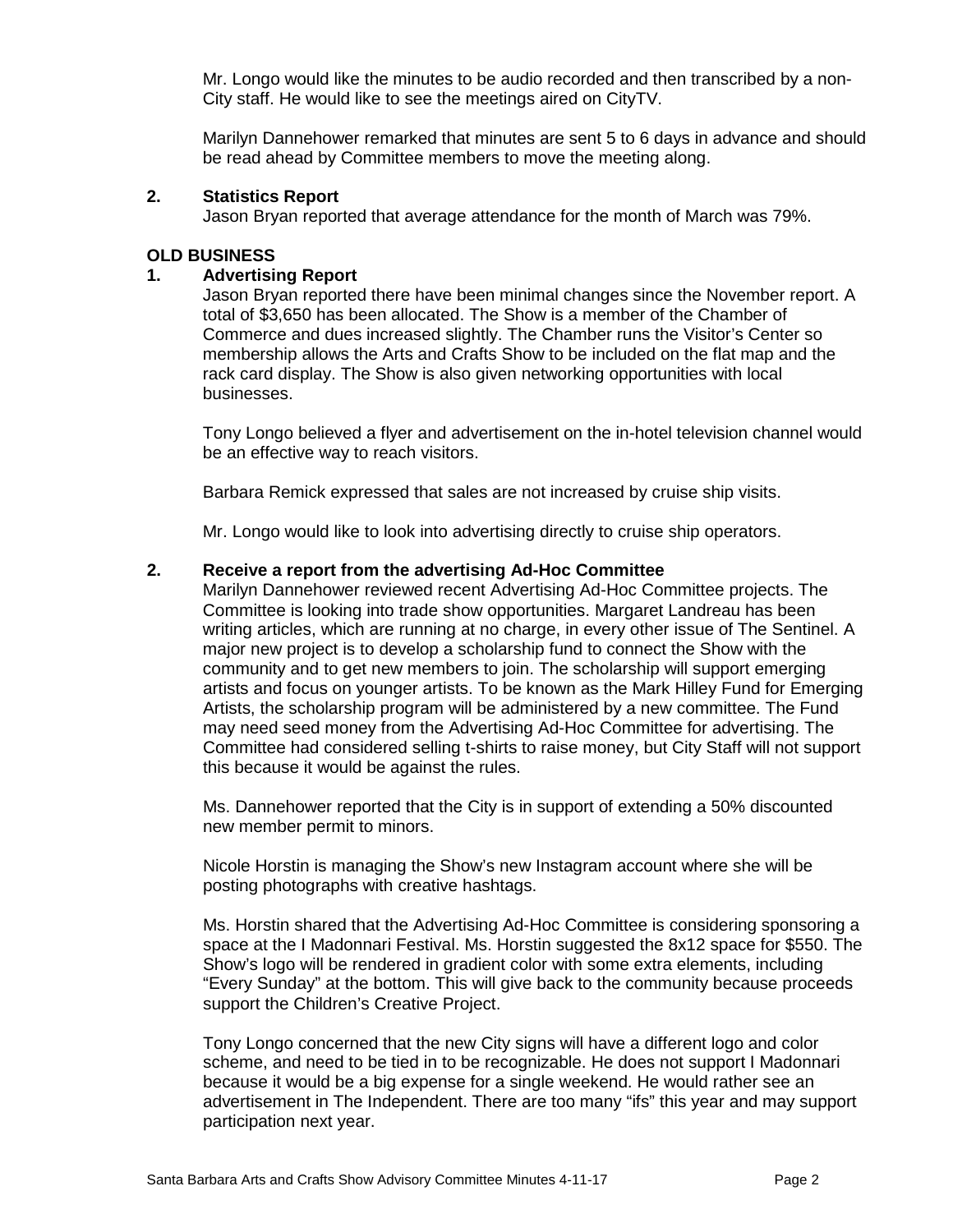Ms. Dannehower added that smaller squares are available.

Marilyn Loperfido explained participation in the Festival would be three days of advertising, and working with the Children's Creative Project would tie in with current outreach to emerging artists. Memorial Day weekend used to be the highest attended show at the beach and in past years the attendance has dwindled. With thousands of people attending I Madonnari and potentially seeing the Show's square, many visitors could be attracted to both Saturday and Sunday shows at the beach. Ms. Loperfido viewed the square as similar to running an advertisement.

Lisa Brown believed using the logo is a good idea because it is easy to draw and recognizable.

Mr. Longo asked for the cost of the hotel rack cards. Jason Bryan reported that in the past the hotel rack cards were a large majority of the budget.

Aundrea Tavakkoly supported participating in I Madonnari and would consider a less expensive square.

Ms. Horstin attends every year and takes photographs of the pieces she loves. The Festival draws many people and visitors look at every single chalk painting.

Mr. Longo would like to know exactly how many visitors attend.

Ms. Dannehower summarized that this is a simple program. The square will support the Show, community, and a nonprofit. The artwork has been chosen and a non-Show member can do the artwork.

Ms. Loperfido would not recommend a smaller square size because it will not be as visible.

Mr. Longo supports a smaller square in the section with the kids' pieces.

Ms. Tavakkoly believes participating in the Festival may help change some of the negative perceptions about the Show and Show members. Artists in the Show cannot sell in galleries because of negative associations with the Arts and Crafts Show. Ms. Tavakkoly would like to see the Show a respected part of the community. The Festival offers both visibility and a promotional opportunity.

Moved, seconded and carried with Tony Longo dissenting to purchase an 8x8 square for \$375.

# **3. Bridge Replacement Project Updates**

Jason Bryan presented a map of spaces (4-6, 7-9). The current utility box and signal box will be removed and replaced with a single box, which means one box has been eliminated and the new box will be set further from the sidewalk. This will shift the spaces. The change will add 5 feet.

Tony Longo believed the lost 10 foot space would be very desirable.

Aundrea Tavakkoly would like to poll Arts section members about having a 10 foot space.

Mr. Bryan reported that the pouring of concrete and landscaping will be next. At this time, there should be no more fencing in front of gutters now that the asphalt has been put in place.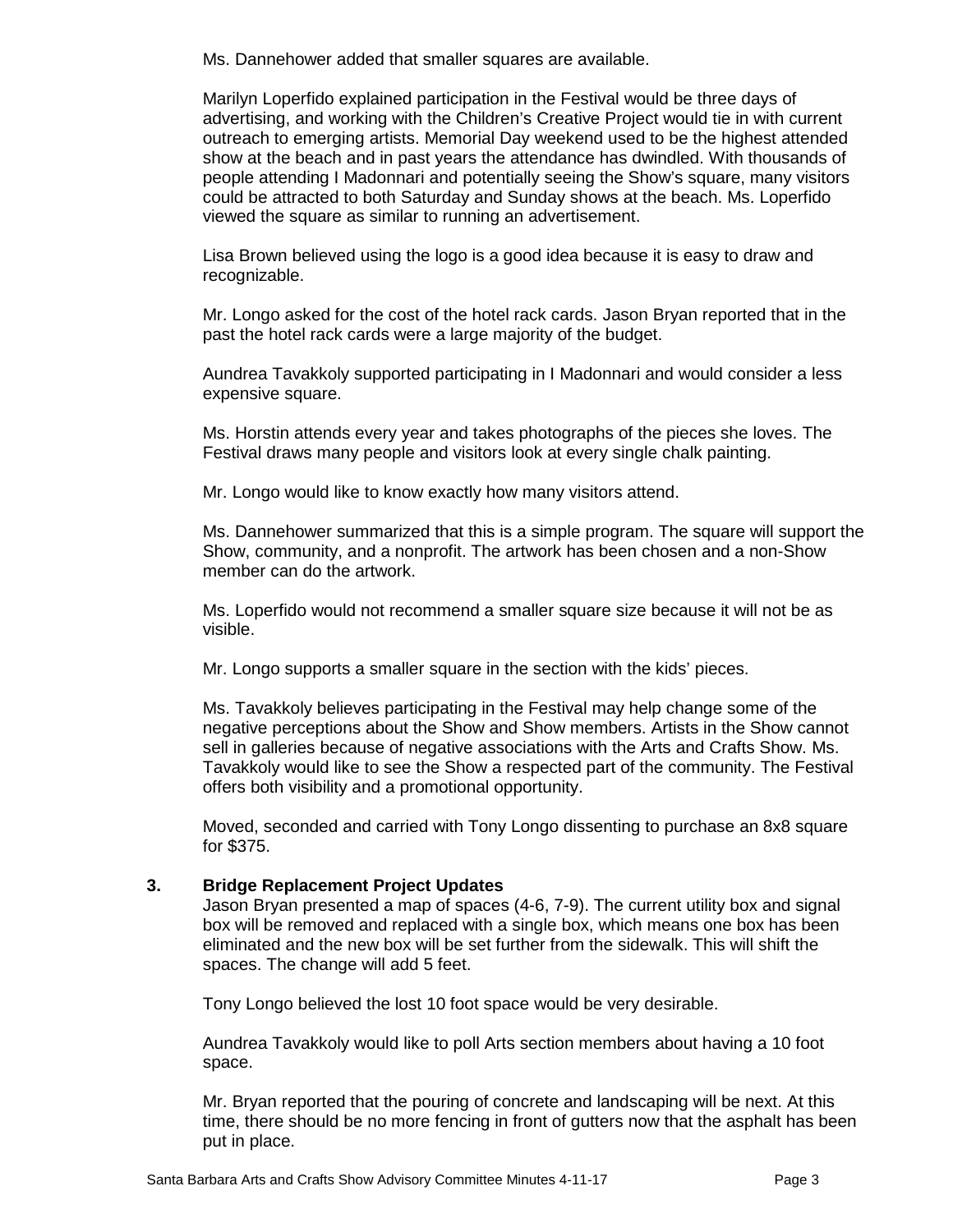# **4. Develop guidelines for new Saturday space assignment system**

Jason Bryan reported that a demonstration of SignUp Genius was given by Marilyn Dannehower at the space assignment meeting last Sunday. Handouts are available with step-by-step instructions. Mr. Bryan invited all members to participate in the next test that will begin Tuesday, April 18<sup>th</sup> and end Thursday, April 20<sup>th</sup>.

Ms. Dannehower explained that she used her iPhone and iPad to demonstrate SignUp Genius to members. Arts section members came over and many said "we don't do holiday shows because we don't want to deal with the crack people at 4 AM." Another concern she heard was about accessing the program from one's home computer, and she explained that members can call the Show office and register. The general response was that Sign-Up Genius will make a positive difference.

Mr. Bryan has found SignUp Genius to be a fairly straightforward system. The entire registration process is only three clicks.

Tony Longo was unsuccessful three times trying to test the system. Mr. Bryan explained there is a set duration for each test.

Aundrea Tavakkoly stated that to start a training session at 7AM is likely to be ineffective for Arts section members because many don't arrive until after 8 AM.

Tony Longo would like to have the online program open for all members to visit and view at any time.

Barbara Remick would like to know if the ability to use a different name had been fixed. She recommended that members only use their own name and would make this a policy. She would like to know if the advertisements can be removed.

Marilyn Loperfido appreciated everyone's hard work. Knowing where you can set up would make a Saturday show more like a Sunday show, and may bring members back to the Show.

Eric Whitney explained there might be advertisements on some pages of the website. A member does need to create a Signup Genius account because there is a link in the email sent by Staff. Because there are different ways to view and access SignUp Genius, this might be the reason there are advertisements on some pages. It seemed faster just to use the link.

Ms. Dannehower would like to have this system in place for the Anniversary show.

Mr. Bryan will open the program for all members to view tomorrow.

Mr. Longo would like to see a member's name appear with items approved to sell. Mr. Bryan responded that the system only recognizes a name and additional information cannot be added.

#### **5. Plan for a 2-month exhibit at the Cabrillo Pavilion Arts Center for May and June 2017**

Jason Bryan has received feedback that Tuesday is not a good date for the opening so Thursday May 11<sup>th</sup> has been chosen as the date for the reception. The Anniversary Weekend is 20-21<sup>st</sup> which means the opening will be an excellent promotion.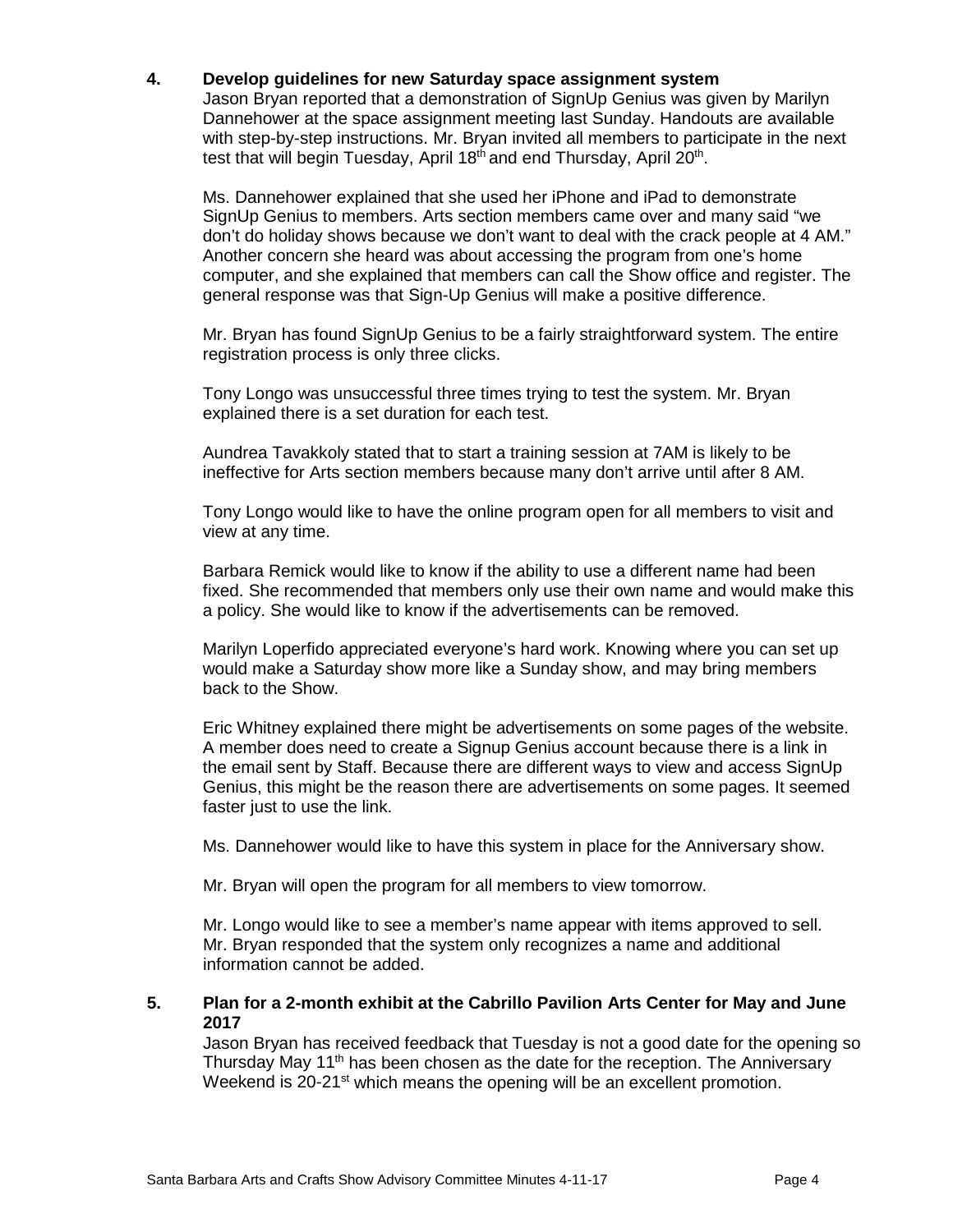Eleven members have responded with an interest in displaying work in the exhibition. Mr. Bryan would like this exhibit to be a representation of all members so more members are encouraged to participate.

Claire Weber who is coordinating the reception suggested fewer print advertisements might reduce attendance from homeless visitors. Promotion should focus on social media. Tony Longo volunteered to pass out flyers.

**6. Develop guidelines for transitioning members in Arts section with temporary reassignment after bridge construction** 

Jason Bryan reviewed that displaced members will have to make a choice between returning to their preconstruction space and maintaining their current space assignment.

Andrea Tavakkoly would like this process in place as soon as possible.

Tony Longo would like to know when the temporary bridge will be removed. Members should attend City Council meetings to express concerns about the duration of the construction project.

#### **NEW BUSINESS**

**1. Develop an agreement for show members participating in Show-related promotions** 

Jason Bryan to present the agreement at next Committee meeting.

**2. Consider if members can be given attendance credit for absences on a specified number of Sundays for professional shows or other obligations – For Information** Jason Bryan reported that Staff will not support an attendance credit. Six credits per quarter is not difficult to achieve.

Barbara Remick stated that she lost her spot last year because she was attending other shows where she did pass out postcards about the Arts and Crafts Show. She would support the attendance credit.

#### **3. Review Requests for Accommodation – For Action**

**a.** Review the sharing of the space of Richard Paluch with Charlotte Barnard or Christopher Bojorquez.

Moved, seconded and carried unanimously to approve the request for accommodation for 3 months.

#### **STAFF REPORTS**

#### **1. General correspondence**

**a.** Email from Cari Summer regarding artist screening experience.

Tony Longo does not believe the Committee should be screening items that are not acceptable. If items do not meet rules and regulations, City Staff should not allow the items to be screened. Jason Bryan responded that he does explain to applicants when items are unacceptable.

- **b.** Email from Barbara Remick regarding SignUp Genius.
- **c.** Email from Tony Longo regarding citation process.

Tony Longo shared that citations he submitted were not acted on. Mr. Longo has found Mr. Bryan's opinion to be biased and rules have not always been enforced.